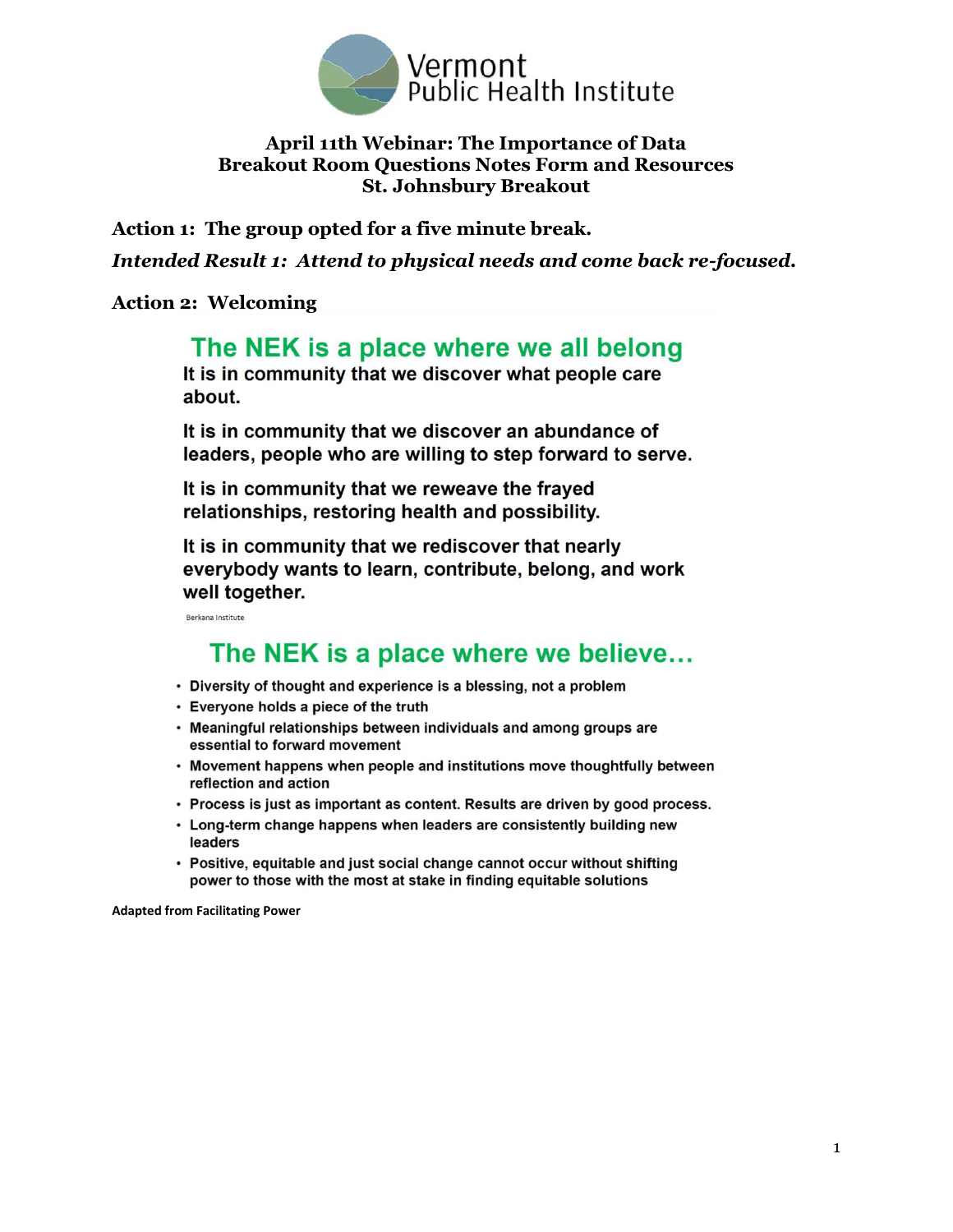

If you say something that comes out wrong, that you suddenly realize is kind of crummy, or just sounds different hanging in the air than it did in your head, you say "oops."

If someone else says something that hits you in a way that feels bad, you say "ouch."

If the conversation is moving too fast, you're not following a line of reasoning, you aren't familiar with a concept or an acronym, or you just want to slow down, you say "whoa," and ask for clarification.

**Author Annaliese Griffin** 

## *Intended Result 2: Shared norms and tool for navigating conversation established*

## **Action 3: Introductions and Reflection: Who are you? What is sticking with you from the presentations and discussions about data so far?**

- Julie: What you just read What makes community and what doesn't.
- Mandy: People can get stuck in the quantitative when the personal can be so much more inspiring. We are at a point that it's time to take a deep-dive into storytelling. I am inspired by the idea of a [Human Library](https://humanlibrary.org/) at the Hub.
- Stacy: I am in awe at the public health perspective described so well by Tin. I owe Laural an "oops" from the comment I put in the chat about BIPOC perspectives.
- Diana: I come from the Community Health Worker (CHW) background as a powerful force for equity, and the importance of "nothing about us without us." That is why the [NAMI "In Our Own Voice"](https://www.nami.org/Support-Education/Mental-Health-Education/NAMI-In-Our-Own-Voice) is so compelling. Data is important at every step: engagement, informing, evaluation, but data can be intimidating.
- Heather: There needs to be a mix of quantitative and qualitative data. Helpful to think of data as a starting point instead of an end-point.
- Meg: Data begins with meeting people and the gems that arise when hearing stories. This helps us think differently about the data.
- Megan: Agree. Expressing and hearing. A holistic approach which informs each other. Different for everyone.
- Amelia: What sticks with me is the conversation about transparency. Where is the data going and what is it being used for? Sometimes it is easier to share the data with another group than it is to share back with the people you gathered the data from.
- Cheryl: I think of how fun assessments can be especially key informant interviews.
- Jen: Assessments are one tool of many. Listening out in community and integrating with other tools.
- Kari: Very intrigued by the idea of [photo voice](https://photovoice.org/) as data for the people by the people.

## *Intended Result 3: Relationship building and perspective sharing*